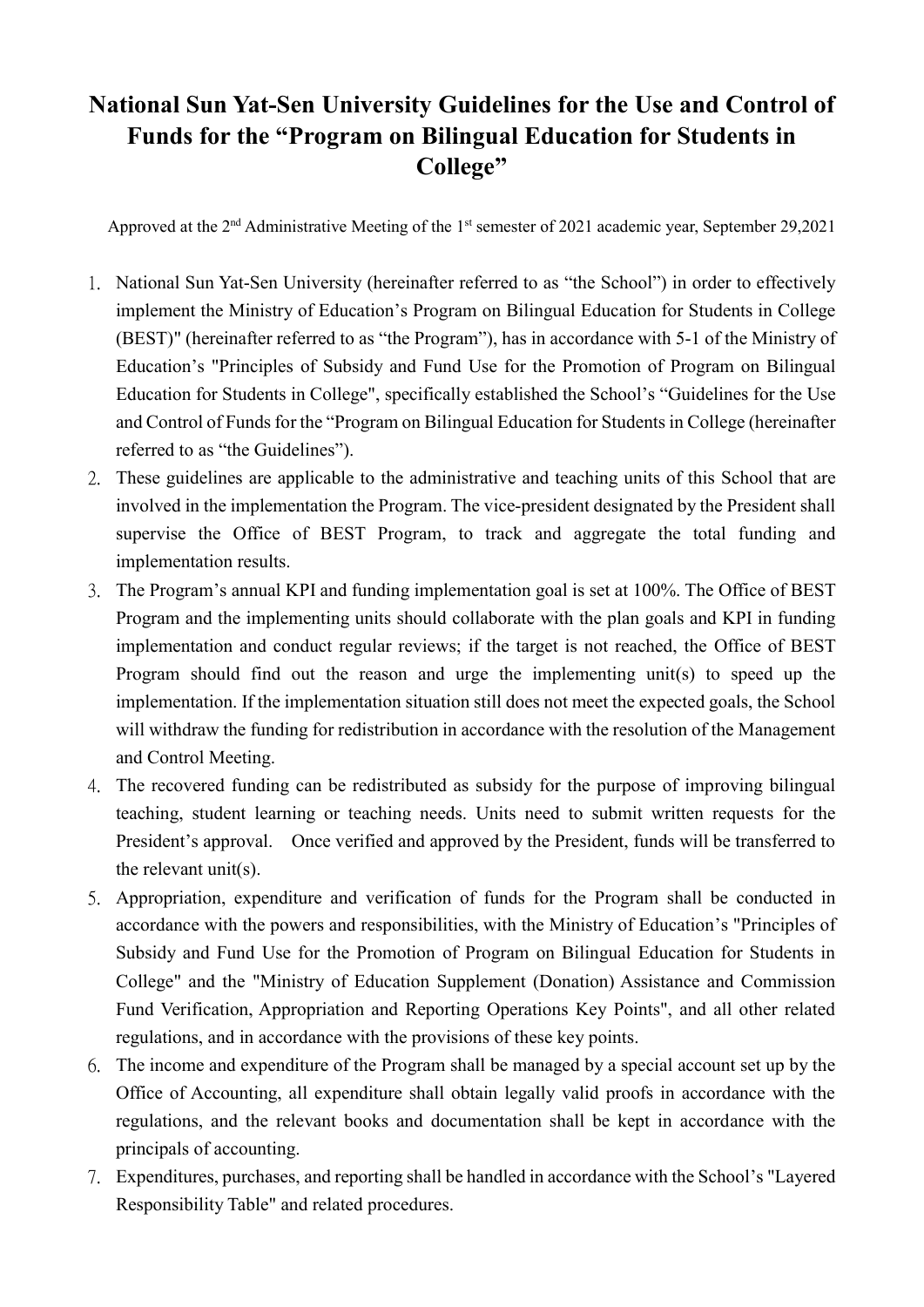- 8. Toner cartridges, ink cartridges, photoreceptor drums and other computer consumables purchased under this project should be handled in accordance with the School's HESP's "Principles for Purchasing High-Priced Computer Consumables Such As Toner And Ink Cartridges" and related operating procedures.
- 9. The salaries of the program assistants of this Project shall be handled in accordance with "NSYSU Contracted Personnel Management Guideline" and "NSYSU Contracted Administrative Staff Salary Standards". In addition, part-time assistants and temporary workers employed in this Program shall be paid after completing the employment procedures in the part-time assistant system of the School. The salary of part-time assistants in this program is paid according to the "Ministry of Science and Technology Subsidy for Special Research Project Part-time Assistants Work Remuneration Standard Table".
- 10. When this Program invites short-term outstanding foreign teachers to teach in the school, it should be based on the "NSYSU Implementation Key Points of Regulations for Employment of Contracted Teaching and Research Personnel" and "NSYSU Guidelines for Employment and Teaching Subsidy for Short-term Recruitment Foreign Outstanding Teachers", and follow the appropriate procedure accordingly.
- 11. Overseas trips using this Program's funding must be directly related to bilingual teaching, student learning or teaching needs, and follow the following principles:
	- (1) Teachers should submit an overseas trip plan, attach the meeting invitation letter or acceptance letter, international meeting schedule, paper abstract, meeting-related materials, and other materials that are helpful for approval review. The request is made on case-by-case basis and must be approved by the President.
	- (2) The travel expenses application form and the online verification procedures for the overseas travel application form must be completed before leaving the country; if the application is not processed in accordance with the regulations, the expenses shall not be written off.
	- (3) Participation in international conferences must be based on actual academic activities such as publishing bilingual education-related papers, and one paper can only apply for one person.
	- (4) The content of the application for overseas teaching and research may include any kind of bilingual teaching-related research, seminars, workshops and other activities organized by foreign universities.
	- (5) The "Overseas Travel Verification Form" must be filled online within two months from the date of return to the country, "Overseas Trip Report" also must be uploaded. Printed copies of both documents must be submitted for verification and fund write-off operations.
- 12. When inviting scholars to come to the school for special lectures, the application form for special lecture fees of the School's " Program on Bilingual Education for Students in College " should be filled in advance, and the fee payable should be in line with the school´s HESP lecture fee standards. If the implementation of the project requires hiring external experts from the field to speak on campus and the standard payment listed in the previous disclosure is inadequate, special request can be made to the President for prior approval before advancing the process.